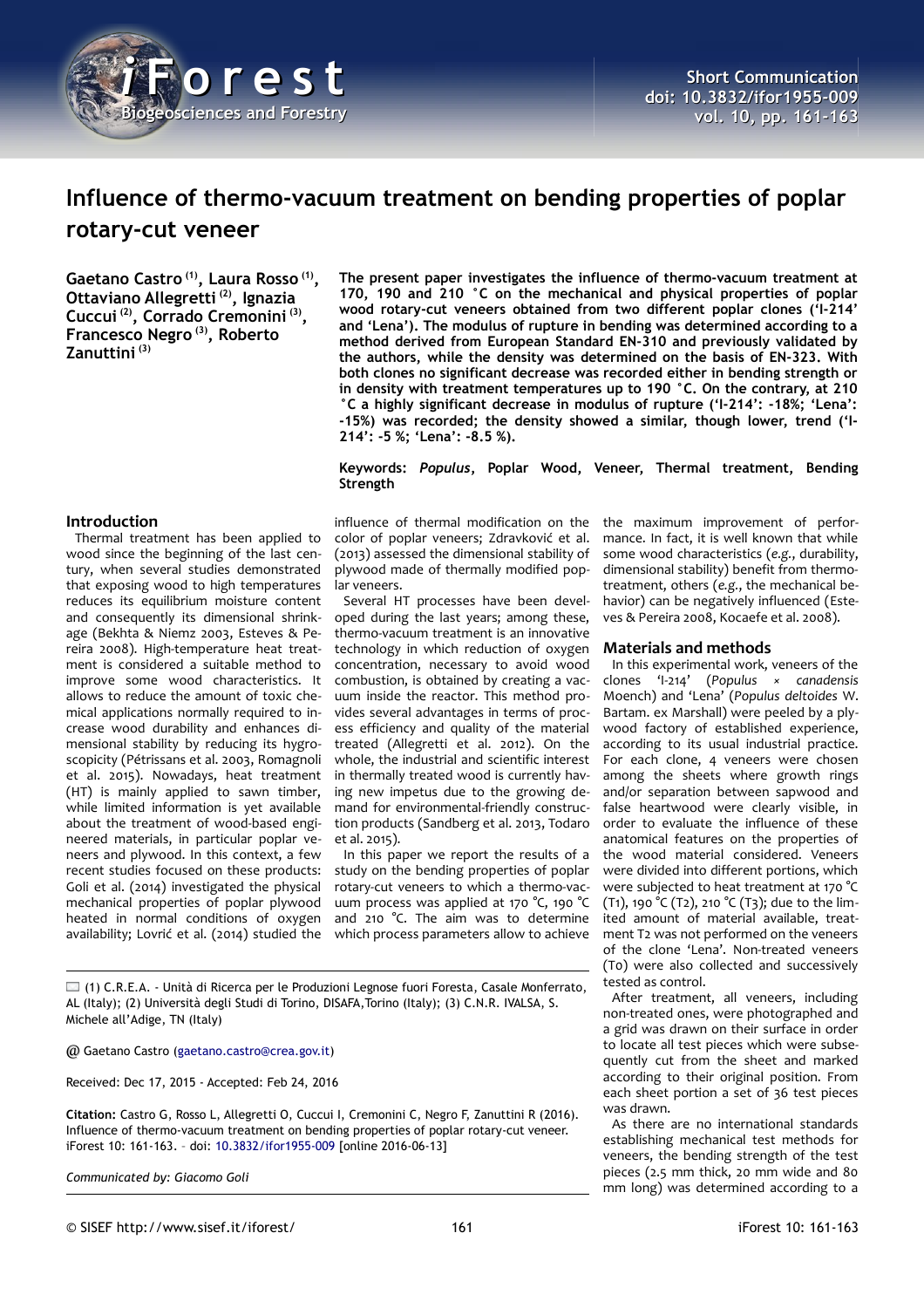<span id="page-1-0"></span>**Tab. 1** - Clone 'I-214': minimum and maximum values of MoR (N mm-2) and density (in g cm<sup>3</sup>), together with standard deviation and mean values, of tested veneers.

| Parameter          | <b>Statistics</b> | T0<br>(non treated) | Τ1<br>(170 °C) | Т2<br>(190 °C) | Т3<br>(210 °C) |
|--------------------|-------------------|---------------------|----------------|----------------|----------------|
| <b>MoR</b>         | Min.              | 48.39               | 47.73          | 49.95          | 35.21          |
| $(N \text{ mm}^2)$ | Max.              | 73.06               | 77.48          | 74.87          | 63.30          |
|                    | St. dev.          | 6.64                | 6.25           | 6.35           | 7.17           |
|                    | Mean value        | 62.14               | 62.75          | 62.82          | 50.97          |
| Density            | Min.              | 0.290               | 0.299          | 0.297          | 0.281          |
| $(g \, cm^{-3})$   | Max.              | 0.393               | 0.386          | 0.389          | 0.372          |
|                    | St. dev.          | 0.345               | 0.022          | 0.021          | 0.023          |
|                    | Mean value        | 0.345               | 0.340          | 0.342          | 0.329          |

<span id="page-1-3"></span>Tab. 2 - Clone 'Lena': minimum and maximum values of MoR (N mm<sup>-2</sup>) and density (in g cm<sup>3</sup>), together with standard deviation and mean values, of tested veneers.

| Parameter          | <b>Statistics</b> | TO<br>(non treated) | Τ1<br>(170 °C) | ΤЗ<br>(210 °C) |
|--------------------|-------------------|---------------------|----------------|----------------|
| <b>MoR</b>         | Min.              | 45.83               | 48.46          | 26.15          |
| $(N \text{ mm}^2)$ | Max.              | 83.60               | 76.71          | 76.65          |
|                    | St. dev.          | 9.84                | 7.08           | 11.52          |
|                    | Mean value        | 61.05               | 62.28          | 51.99          |
| Density            | Min.              | 0.304               | 0.314          | 0.292          |
| $(g \text{ cm}^3)$ | Max.              | 0.465               | 0.471          | 0.451          |
|                    | St. dev.          | 0.041               | 0.038          | 0.046          |
|                    | Mean value        | 0.398               | 0.386          | 0.364          |

method – based on EN-310 (1994) – already validated by one of the authors in a previous study (Castro et al. 2014). Due to the high correlation between modulus of elasticity (MoE) and modulus of rupture (MoR) demonstrated (Castro et al. 2014), and in consideration of the simplicity and convenience of determining the latter with the equipment available, only MoR was measured.

The test pieces were conditioned until constant mass was reached in a climatic cell at a temperature of 20  $\pm$  2 °C in an atmosphere with  $65 \pm 5$  % of relative humidity and then subjected to three-point static bending (with a span of 70 mm), to determine their longitudinal Modulus of Rupture (MoR). The tests were carried out using a tensometer particularly suitable for smallsize test pieces when the strains to be measured are rather low, by means of a 100 daN load cell. The load was applied with a constant movement rate of the loading head of 5 mm min<sup>-1</sup>, corresponding to a total time until rupture between 90 s and 120 s.

As for the determination of density, the tests were carried out in conformity with EN-323 (1994) standard. The dimensions of each test piece were measured using a digital caliper with an accuracy of  $\pm$  0.01 mm, while the weight was measured using a scale with an accuracy of  $\pm$  0.01 mm.

For both MoR and density, statistical differences among treatments T0, T1, T2 and T3 were investigated through the analysis of variance (ANOVA) using a LSD *post-hoc* test.

### **Results and conclusions**

[Tab. 1](#page-1-0) and [Tab. 2](#page-1-3) report minimum and maximum values, together with standard deviations and mean values, of the bending strength and density determined on test pieces of the clones 'I-214' and 'Lena' respectively, cut both from veneers subjected to all treatments and from nontreated ones.

According to previous researches (Castro et al. 2014), it can be easily seen that the bending strength varies significantly in the different zones of the growth ring. The values determined on early wood are considerably lower than those obtained on latewood: for instance, in the case of 'I-214' non-treated (T0) veneers the minimum value (48.4 N mm<sup>-2</sup>), recorded on early wood, is only 43% of the maximum value  $(73.1 \text{ N mm}^2)$  obtained on latewood. Similar differences were also found for all the treatments for both clones.

Either for MoR or density, no significant difference was found for both clones among non-treated veneers and veneers treated at 170 °C and 190 °C. Instead, statistically significant differences (p < 0.01 for MoR and  $p < 0.05$  for density) were found between veneers treated at 210 °C and all the other treatments [\(Fig. 1](#page-1-2) and [Fig. 2\)](#page-1-1). This behavior, showed both by 'I-214' and 'Lena' veneers, indicates that beyond 190 °C a relevant degradation of wood fibre structure occurs, determining an abrupt decrease of bending strength properties. Finally, a high and significant correlation was found by linear regression between density and MoR both for 'I-214'  $(R^2 = 0.88)$  and 'Lena'  $(R^2 = 0.81)$ , confirming the well-known relation between these parameters.

<span id="page-1-2"></span>In conclusion, the results obtained so far suggest that no significant modification in terms of modulus of rupture and density occurs to thermo-vacuum treated poplar



<span id="page-1-1"></span>**Fig. 2** - Clone 'Lena': mean values and statistical differences MoR (left) and density (right) determined on veneers subjected to HT T0, T1 and T3. Different letters indicate significant differences after LSD test.  $(*): p < 0.05; (**): p < 0.01.$